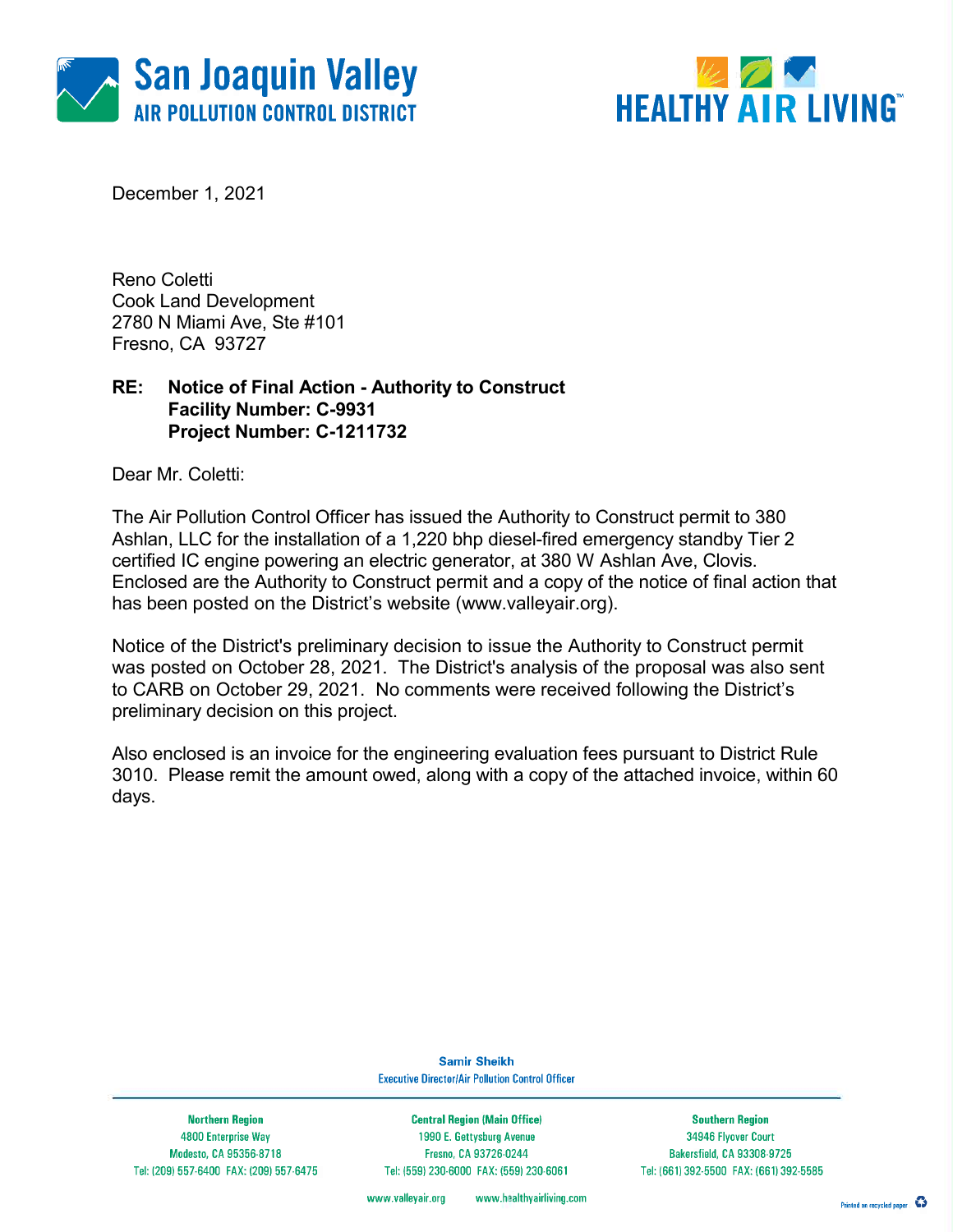Mr. Reno Coletti Page 2

Thank you for your cooperation in this matter. If you have any questions, please contact Mr. Errol Villegas at (559) 230-6000.

Sincerely,

Brian Clements<sup>*C*</sup> Director of Permit Services

BC:sa

**Enclosures** 

cc: Courtney Graham, CARB (w/ enclosure) via email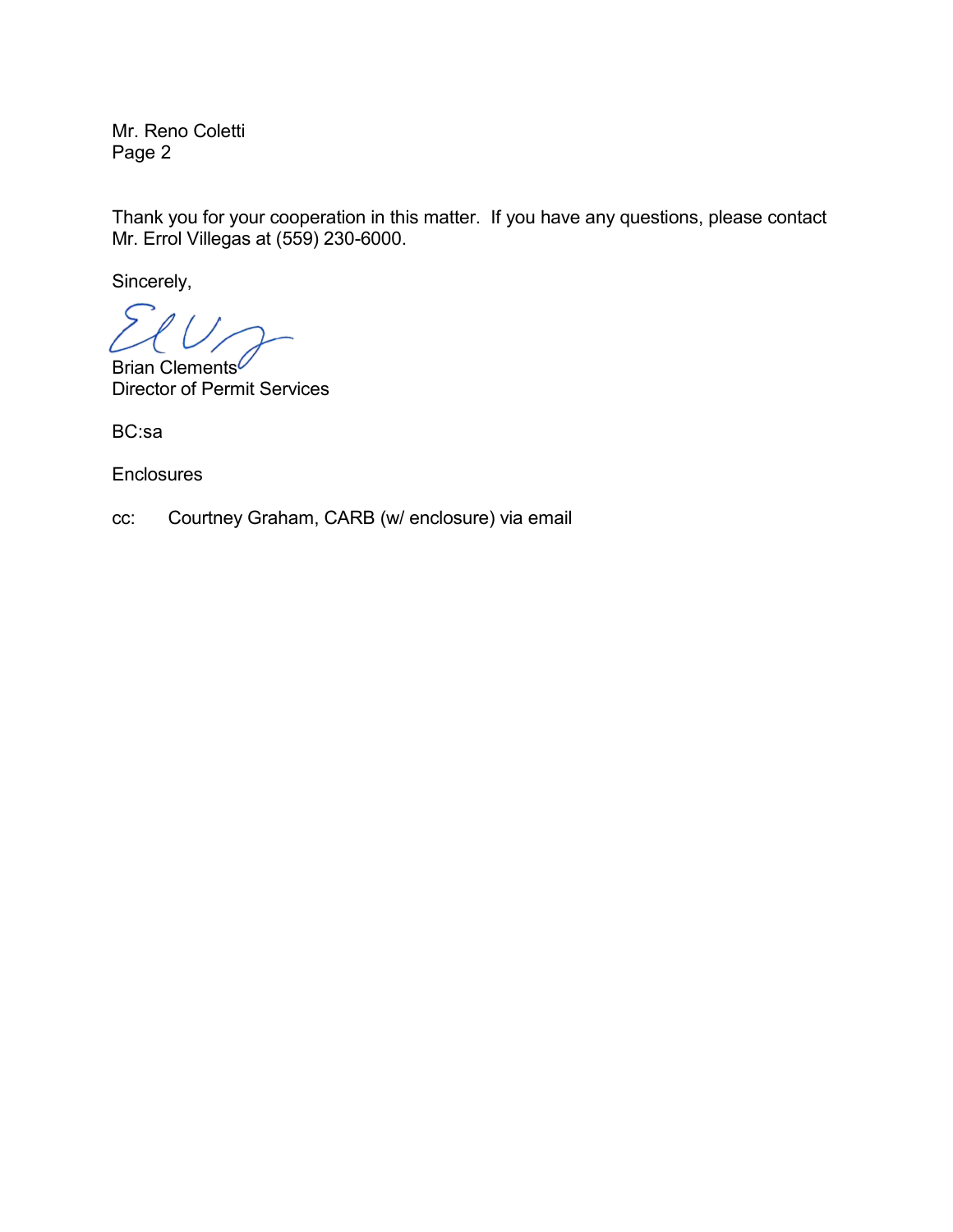



# AUTHORITY TO CONSTRUCT

PERMIT NO: C-9931-1-0 ISSUANCE DATE: 12/01/2021

LEGAL OWNER OR OPERATOR: 380 ASHLAN, LLC MAILING ADDRESS: 2780 N MIAMI AVE, STE #101 CLOVIS, CA 93727

LOCATION: 380 W ASHLAN AVE CLOVIS, CA 93727

#### EQUIPMENT DESCRIPTION:

1,220 BHP DIESEL-FIRED EMERGENCY STANDBY TIER 2 CERTIFIED IC ENGINE POWERING AN ELECTRIC **GENERATOR** 

## CONDITIONS

- 1. No air contaminant shall be released into the atmosphere which causes a public nuisance. [District Rule 4102]
- 2. No air contaminant shall be discharged into the atmosphere for a period or periods aggregating more than three minutes in any one hour which is as dark as, or darker than, Ringelmann 1 or 20% opacity. [District Rule 4101]
- 3. Particulate matter emissions shall not exceed 0.1 grains/dscf in concentration. [District Rule 4201]
- 4. The exhaust stack shall vent vertically upward. The vertical exhaust flow shall not be impeded by a rain cap (flapper ok), roof overhang, or any other obstruction. [District Rule 4102]
- 5. This engine shall be equipped with a non-resettable hour meter with a minimum display capability of 9,999 hours, unless the District determines that a non-resettable hour meter with a different minimum display capability is appropriate in consideration of the historical use of the engine and the owner or operator's compliance history. [District Rule 4702 and 17 CCR 93115]
- 6. Only CARB certified diesel fuel containing not more than 0.0015% sulfur by weight is to be used. [District Rules 2201 and 4801, and 17 CCR 93115]
- 7. Emissions from this IC engine shall not exceed any of the following limits: 4.1 g-NOx/bhp-hr, 0.3 g-CO/bhp-hr, or 0.2 g-VOC/bhp-hr. [District Rule 2201 and 17 CCR 93115]
- 8. Emissions from this IC engine shall not exceed 0.07 g-PM10/bhp-hr based on USEPA certification using ISO 8178 test procedure. [District Rules 2201 and 4102, and 17 CCR 93115]

#### CONDITIONS CONTINUE ON NEXT PAGE

YOU MUST NOTIFY THE DISTRICT COMPLIANCE DIVISION AT (559) 230-5950 WHEN CONSTRUCTION IS COMPLETED AND PRIOR TO OPERATING THE EQUIPMENT OR MODIFICATIONS AUTHORIZED BY THIS AUTHORITY TO CONSTRUCT. This is NOT a PERMIT TO OPERATE. Approval or denial of a PERMIT TO OPERATE will be made after an inspection to verify that the equipment has been constructed in accordance with the approved plans, specifications and conditions of this Authority to Construct, and to determine if the equipment can be operated in compliance with all Rules and Regulations of the San Joaquin Valley Unified Air Pollution Control District. Unless construction has commenced pursuant to Rule 2050, this Authority to Construct shall expire and application shall be cancelled two years from the date of issuance. The applicant is responsible for complying with all laws, ordinances and regulations of all other governmental agencies which may pertain to the above equipment.

Samir Sheikh, Executive Director / APCO

 $U \cup V$ 

Brian Clements, Director of Permit Services C-9931-1-0 : Dec 1 2021 7:05AM -- AHMADS : Joint Inspection NOT Required

Central Regional Office • 1990 E. Gettysburg Ave. • Fresno, CA 93726 • (559) 230-5900 • Fax (559) 230-6061